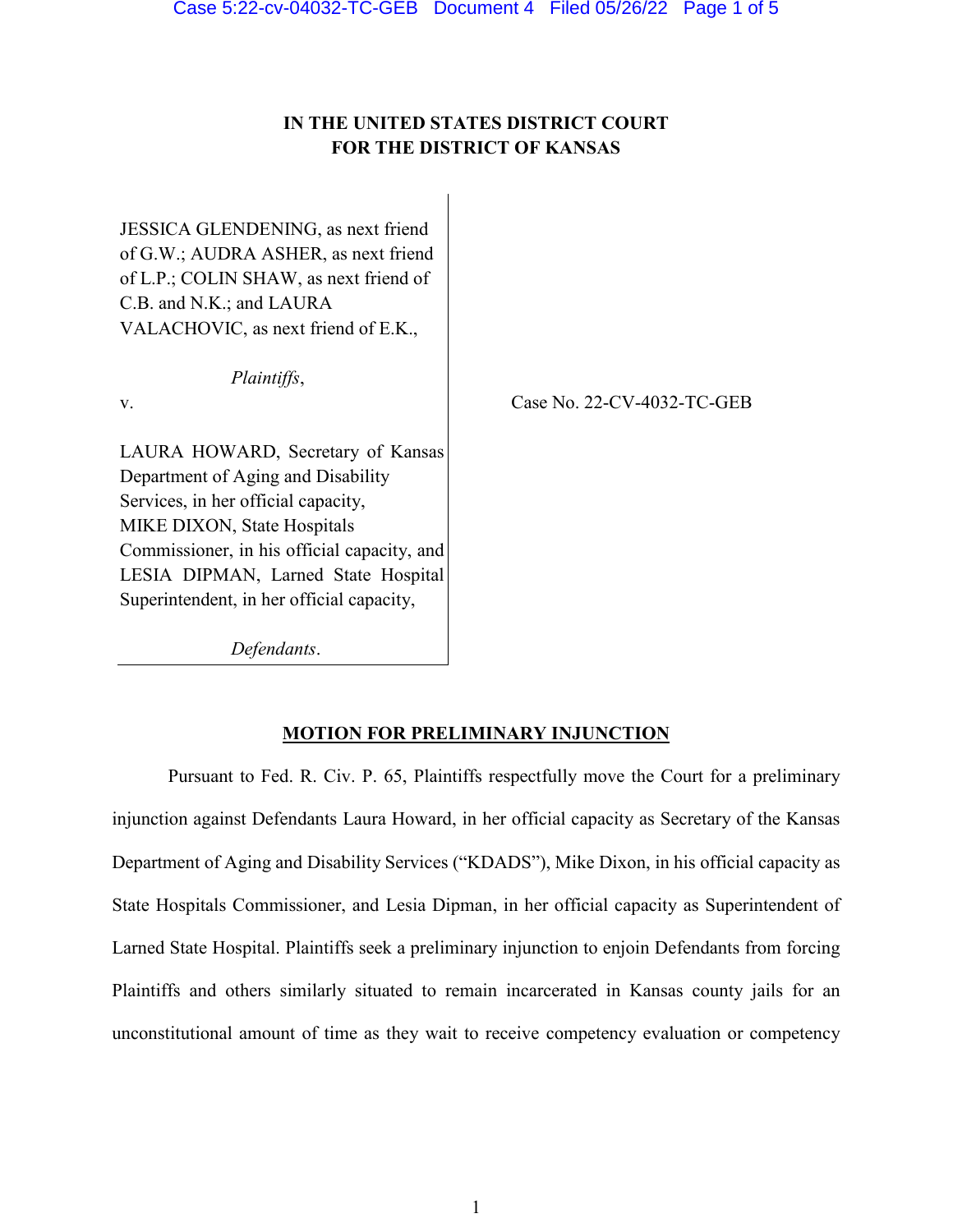#### Case 5:22-cv-04032-TC-GEB Document 4 Filed 05/26/22 Page 2 of 5

restoration treatment at Larned State Hospital before they can stand trial. In support thereof, Plaintiffs state as follows:

1. On May 26, 2022, Plaintiffs filed a Complaint seeking to permanently enjoin Defendants from maintaining their unconstitutional wait list policy that denies Plaintiffs and other individuals similarly situated timely competency evaluation and competency restoration treatment, forcing them to wait in county jails for weeks and months to receive evaluation or treatment before they can stand trial.

2. As set forth in the accompanying Memorandum in Support of Plaintiffs' Motion for Preliminary Injunction, a preliminary injunction is necessary and appropriate because Plaintiffs have made a strong showing that (1) they are likely to prevail on the merits of their Fourteenth Amendment claims based on substantive due process, procedural due process, and the prohibition against cruel and unusual punishment as set out under the Eighth Amendment; (2) they will suffer irreparable injury absent a preliminary injunction; (3) the balance of harms tips in their favor because the irreparable harm they are suffering outweighs the burden that the preliminary injunction will cause Defendants; and (4) a preliminary injunction would be in the public interest.

3. Plaintiffs incorporate by reference their Complaint, their Memorandum in Support of Plaintiffs' Motion for Preliminary Injunction, and all exhibits therein.

WHEREFORE, Plaintiffs respectfully request that this Court issue a preliminary injunction enjoining Defendants from maintaining a wait list for Larned State Hospital that subjects Plaintiffs and those similarly situated to unconstitutionally long wait times for competency evaluations and restoration treatment. Plaintiffs further request that this Court issue an injunction requiring Defendants to provide competency evaluation and competency restoration treatment to Plaintiffs and others similarly situated within a constitutional period of time.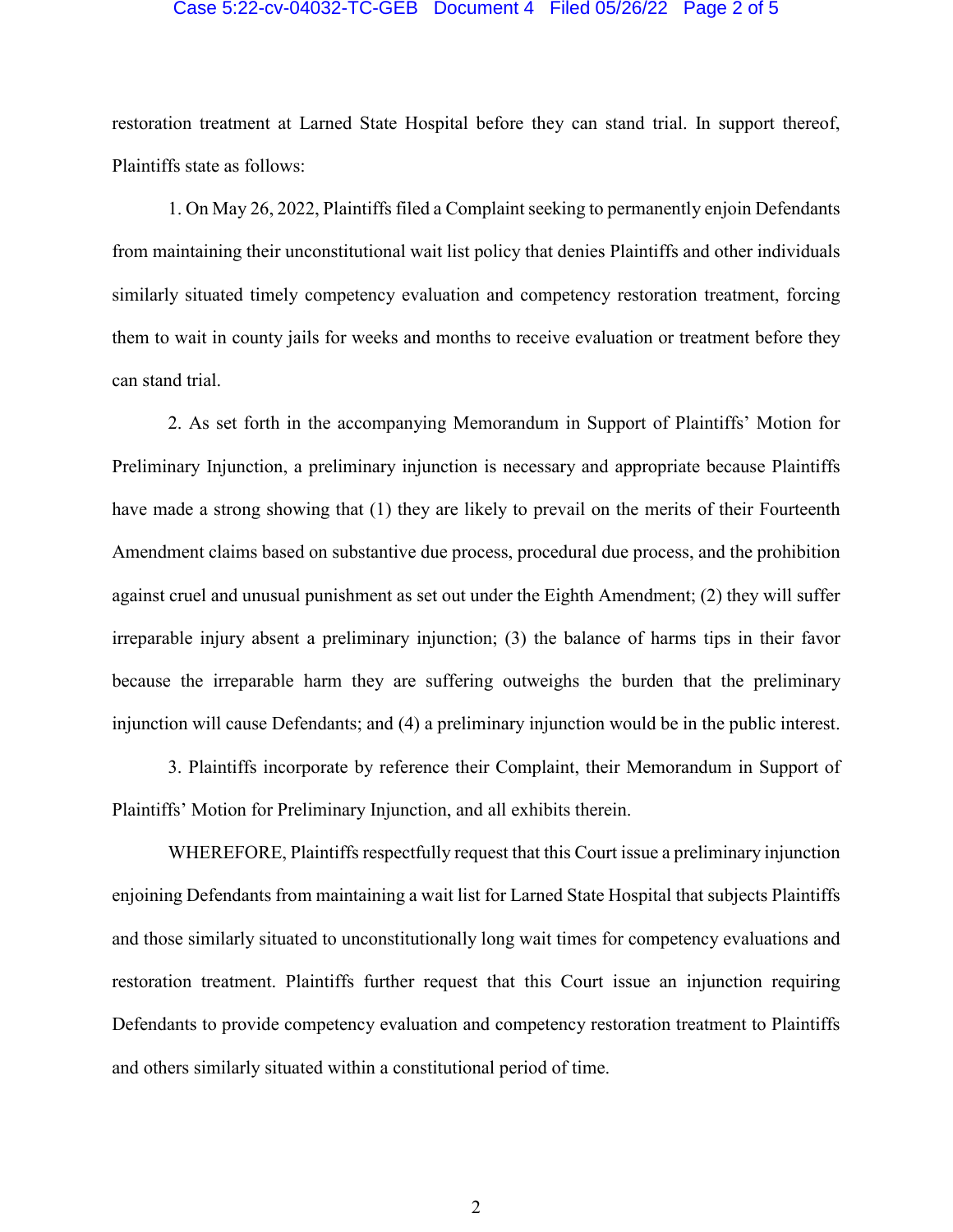Dated this 26th day of May, 2022.

Respectfully submitted,

#### **AMERICAN CIVIL LIBERTIES UNION FOUNDATION OF KANSAS**

/s/ Sharon Brett Sharon Brett KS #28696 Joshua M. Pierson KS #29095 Kayla DeLoach KS #29242 Bria Nelson, KS #29046 6701 W 64th St. Suite 210 Overland Park, KS 66202 (913) 490-4100 [sbrett@aclukansas.org](mailto:sbrett@aclukansas.org) [jpierson@aclukansas.org](mailto:jpierson@aclukansas.org) [kdeloach@aclukansas.org](mailto:kdeloach@aclukansas.org) bnelson@aclukansas.org

### **NATIONAL POLICE ACCOUNTABILITY PROJECT OF NATIONAL LAWYERS GUILD**

#### /s/ Lauren Bonds

Lauren Bonds KS #27807 1403 Southwest Boulevard Kansas City, Kansas 66103 (620) 664-8584 [legal.npap@nlg.org](mailto:legal.npap@nlg.org)

Keisha James \* (DC Bar #1658974) PO Box 56386 Washington, DC 20040 (202) 557-9791  $keisha,npap@nlg.org$ 

Eliana Machefsky \* (CA Bar #342736) 2111 San Pablo Avenue PO Box 2938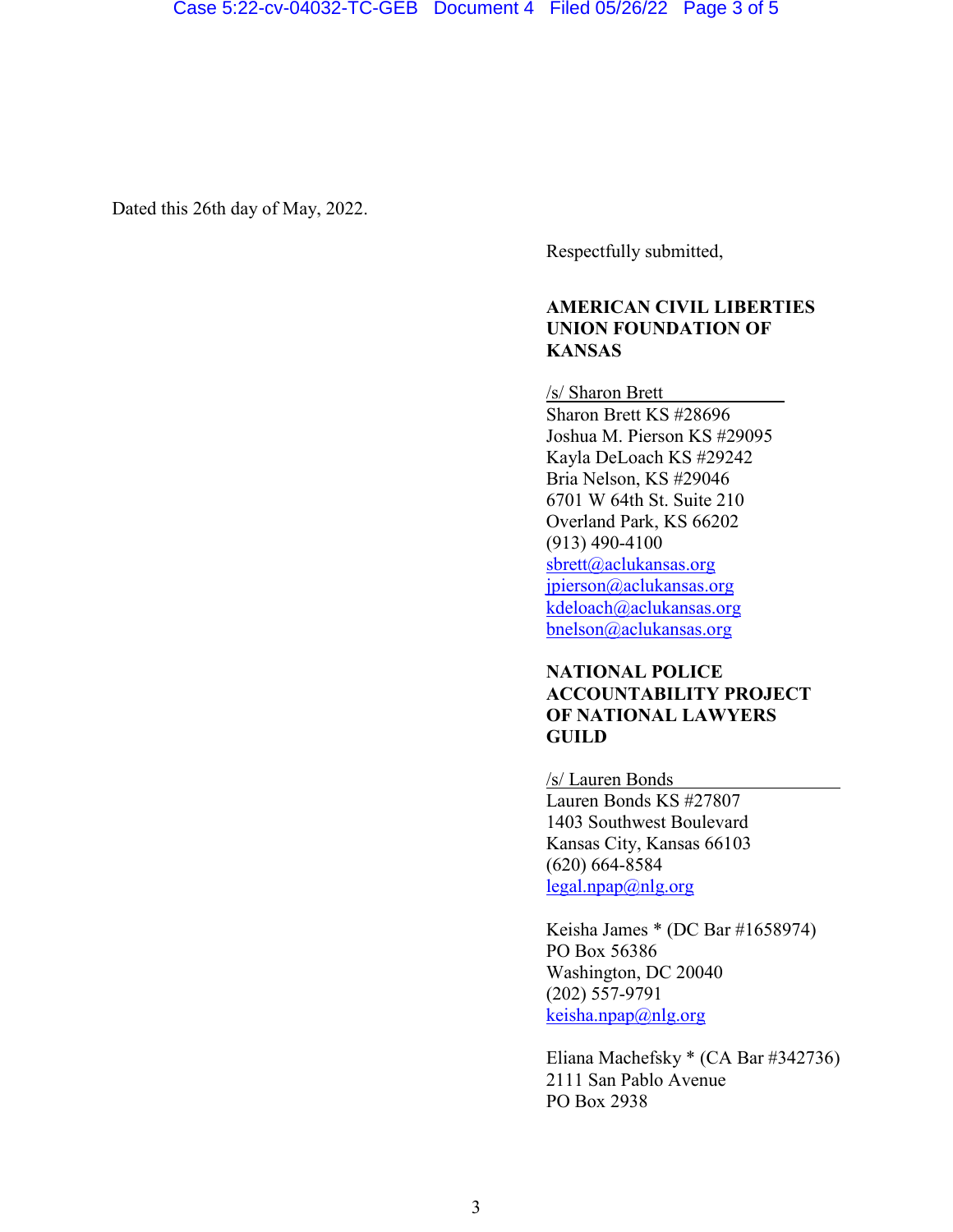Berkeley, CA 94702 (314) 440-3505 fellow.npap@nlg.org

#### **STINSON LLP**

/s/ Mark D. Hinderks Mark D. Hinderks KS #27807 George F. Verschelden KS #21469 Benjamin Levin \* (MO Bar # 70196) 1201 Walnut Street, Suite 2900 Kansas City, MO 64106 (816) 691-2706 [mark.hinderks@stinson.com](mailto:mark.hinderks@stinson.com) [george.verschelden@stinson.com](mailto:george.verschelden@stinson.com) ben.levin@stinson.com

*\* Pro Hac Vice Application Forthcoming*

*Attorneys for Plaintiffs*